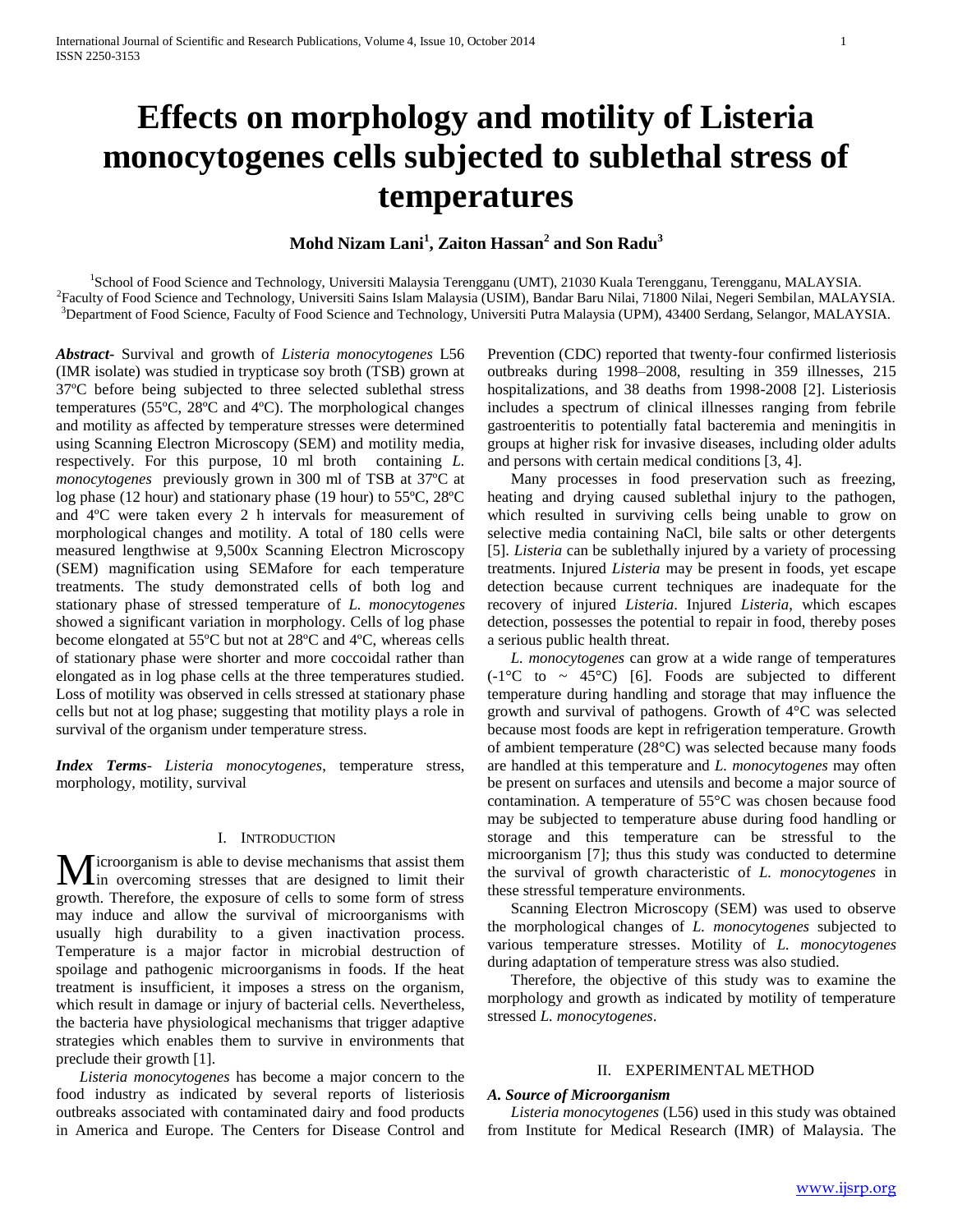source of this culture was from Royal College of Pathologists of Australasia (RCPA) Quality Assurance Programme M8/92 Daving Change (UHN 009967), which was a clinical isolate from infected human blood (serotype 4b). Cultures were maintained at  $-20^{\circ}$ C in trypticase soy broth (Merck, Germany) containing 10% glycerol.

# *B. Confirmation of L. monocytogenes Culture*

Biochemical and morphological tests were performed to confirm the purity of the isolate. Isolate was streaked on trypticase soy agar (Merck, Germany) with 0.6% yeast extract (TSAYE) prior to subculturing into PALCAM agar (Merck, Germany) and incubated at 37°C for 24 to 48 h. Presumptive positive *Listeria* colonies that were grey green with a black sunken center which exhibited black halo in PALCAM agar (Merck, Germany) after incubation 24-48 h at 37°C were selected and further purified by streaking on Trypticase Soy Agar (Merck, Germany). Isolates that were Gram (+), catalase (+), motile at  $21^{\circ}$ C (+), methyl red (+),  $\beta$  hemolysis (+), nitrate reduction (-), rhamnose (+) and xylose (-) were considered to be *L. monocytogenes* [8].

#### *C. Survival of L. monocytogenes under Temperature Stress*

For preparation of inoculum for survival studies, a single isolated colony of the bacteria on Trypticase Soy Agar (Merck, Germany) after incubation of 24 h at 37°C was transferred to 100 ml Trypticase Soy Broth (Merck, Germany) and incubated at 37°C for 30 min. One ml from this broth was transferred into 300 ml of TSB with an initial  $10^3$  CFU/ml. The bacterium was grown at 37°C until the bacterium reached log and stationary phase after 12 and 19 h, respectively before subjected to selected sublethal temperature stresses (55 $\degree$ C, 28 $\degree$ C and 4 $\degree$ C). Prior to sudden shifting temperature, the inoculum size for log and stationary phase were  $10^8$  and  $10^9$  CFU/ml, respectively.

During the stressing of *L. monocytogenes* from 37°C to 55°C, 28°C and 4°C, 10 ml broth containing stressed cells of *L. monocytogenes* were taken from 300 ml of TSB and transferred into the sterile centrifuge tubes. The sampling was taken at every 2 h interval during the growth of *L. monocytogenes* at three temperature stress (55°C, 28°C and 4°C) at log and stationary phases. Then, the broth of stressed cells of *L. monocytogenes* was harvested by centrifugation (Kubota 5100) at 6,000 rpm for 15 minutes at 4°C. The supernatant was replaced with 4% glutaraldehyde solution for fixation purpose and kept at refrigeration until further used for SEM's sample preparation.

## *D. SEM's Sample Preparation*

The cells were then washed in  $0.1M$  sodium cacodylate buffer (repeated three times), post-fixed in 1% buffered osmium tetroxide for 24 h at 4°C, washed again in 0.1 M sodium cacodylate buffer (repeated three times), subjected to 0.1M graded acetone; 35%, 50%, 75%, 95% and 100% (repeated three times), and critical point dried in liquid  $CO<sub>2</sub>$ . Each sample was then individually mounted on stubs, splutter coated with a goldpalladium complex and examined using a JSM 6400 Model Scanning Electron Microscopy (JOEL) at 15 kV.

# *E. Measurement of Cells Length Using SEMafore*

Each SEM image consisted of approximately 60-100 stressed cells of *L. monocytogenes*. In order to get at least 60% of overall population cells for each observation, a total of 180 measurements from triplicate SEM images for each sampling time were recorded. The sampling time was done at 2 h interval for 6 h at  $55^{\circ}$ C,  $28^{\circ}$ C, and  $4^{\circ}$ C for cells at log and stationary phases. The SEM magnification at 9,500x was used throughout this study.

# *F. Effect of Temperature Stress on Motility of L. monocytogenes*

Aseptically, at one hourly interval the motility media (Merck, Germany) was stabbed inoculated with temperature stressed *L. monocytogenes* followed by incubation at 25°C for 3 d. Results were recorded as positive or negative based on umbrella-shaped growth pattern in motility media.

#### *G. Statistical Analysis*

The length of cells at log and stationary phase exposed to different stressed temperatures were statistically analysed using SAS (SAS Institute, Cary, NC, USA). One-way ANOVA was used to determine significant different (P  $\leq$ 0.05) between samples. Duncan's test was used as post hoc comparison between means of variables of samples.

# III. RESULTS AND DISCUSSIONS

# *A. Mean Cells Length of L. monocytogenes As Affected by Sublethal Stress Temperatures*

Upon exposure to sublethal stress of temperatures, *L. monocytogenes* undergoes various morphogenesis as observed under SEM. There phenotypic variations observed include cell elongation, coccoid and intact cells. Cell width was neglected due to the insignificant changes observed in this study.

# Table 1: Comparison of mean cells length ( $\mu$ m) of log and **stationary phase** *L. monocytogenes* **on exposure to sublethal temperature stresses**

| <b>Bacterial</b> | Temperature            | Mean $(\mu m)$<br>$\,^+$       |
|------------------|------------------------|--------------------------------|
| phase            | and hour of            | <b>Standard deviation</b>      |
|                  | stress                 |                                |
| Log              | 55°C (2 h)             | $0.94 \pm 0.46$ <sup>a,a</sup> |
| Stationary       | $55^{\circ}$ C $(2 h)$ | $0.87 \pm 0.27^{\circ}$        |
| Log              | $55^{\circ}$ C (4 h)   | $2.07 \pm 0.97^{\text{a}}$     |
| Stationary       | $55^{\circ}$ C (4 h)   | $0.74 \pm 0.27^b$              |
| Log              | $55^{\circ}$ C $(6 h)$ | $1.33 \pm 0.77$ <sup>a</sup>   |
| Stationary       | $55^{\circ}$ C $(6 h)$ | $0.84 \pm 0.30^b$              |
| Log              | $28^{\circ}$ C $(2 h)$ | $0.83 \pm 0.24^a$              |
| Stationary       | $28^{\circ}$ C $(2 h)$ | $0.89 \pm 0.25^b$              |
| Log              | $28^{\circ}$ C (4 h)   | $0.88 \pm 0.24^a$              |
| Stationary       | $28^{\circ}$ C (4 h)   | $1.01 \pm 0.31^b$              |
| Log              | $28^{\circ}$ C (6 h)   | $0.87 \pm 0.27^{\rm a}$        |
| Stationary       | $28^{\circ}$ C (6 h)   | $0.94 \pm 0.28^b$              |
| Log              | $4^{\circ}$ C $(2 h)$  | $1.02 \pm 0.35^{\text{a}}$     |
| Stationary       | $4^{\circ}$ C $(2 h)$  | $0.72 \pm 0.20^b$              |
| Log              | $4^{\circ}$ C (4 h)    | $0.92 \pm 0.32^{\text{a}}$     |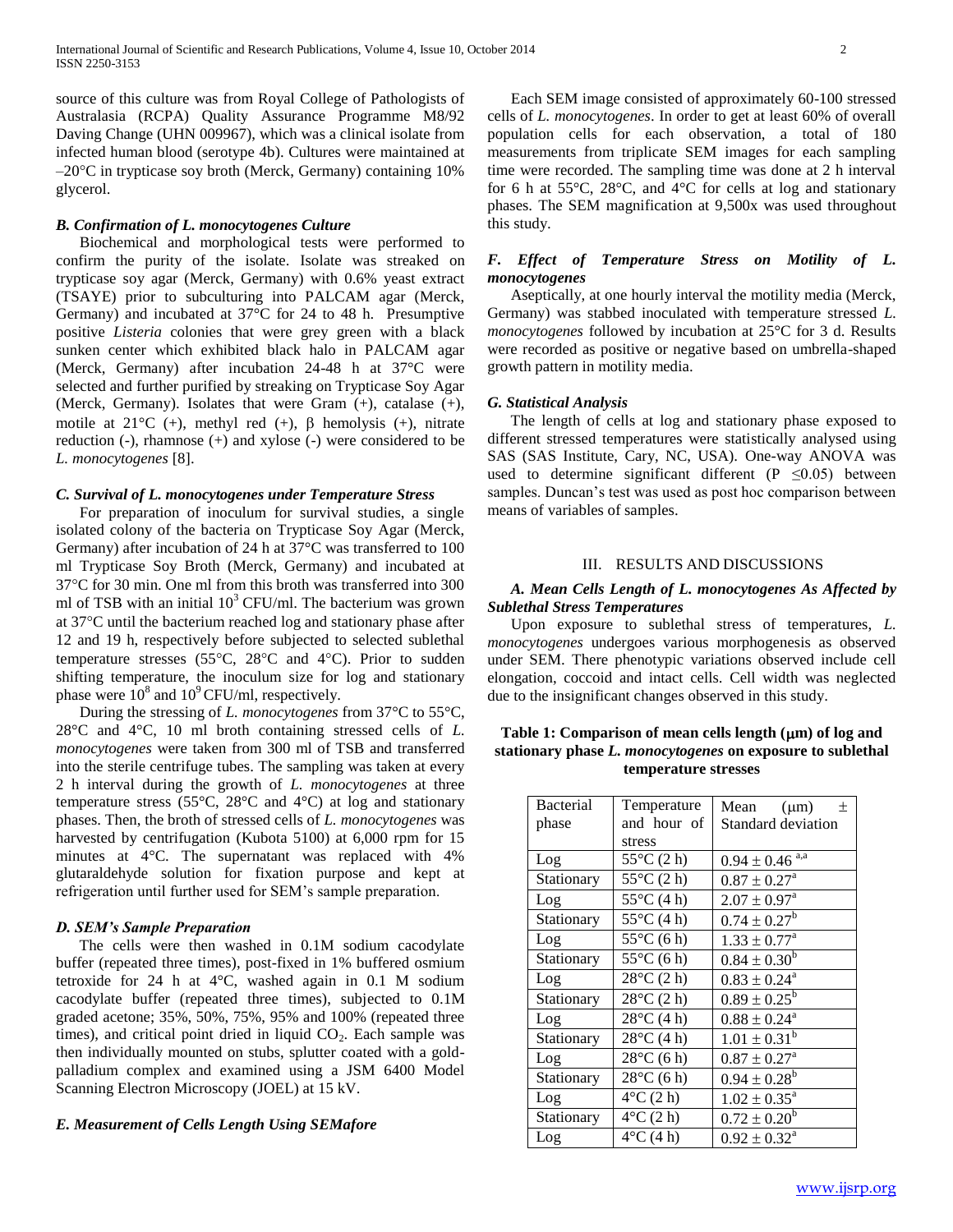| Stationary | $4^{\circ}$ C (4 h) | $1.05 \pm 0.25^{\rm b}$ |
|------------|---------------------|-------------------------|
| Log        | $4^{\circ}$ C (6 h) | $0.89 \pm 0.29^{\circ}$ |
| Stationary | $4^{\circ}$ C (6 h) | $1.01 \pm 0.30^b$       |

Table 1 demonstrates the variation of cells length  $(\mu m)$  of log phase cells after exposure to various temperature stresses, which ranging between  $0.83 \mu m$  to  $2.07 \mu m$ . Log phase cells exposed to 55°C resulted in filament formation. The mean cells length increased from  $0.94 \mu m$  to  $2.07 \mu m$  at 2 and 4 h, but decreased to 1.33 µm after 6 h exposure. In contrast, no elongation of cell length occurred when *L. monocytogenes* cells were stressed at 28°C and 4°C. Cells of log phase at 28°C were relatively shorter in length as compared to cells at 4°C. However, cells at 4°C showed a continuous decrease of cells length throughout the duration of stress. There was no difference in cell length stressed at 28°C within the six hour of stress.

The length of log phase cells length increased as the growth environment became more challenging. The mean of cells length increased at 28°C, followed by 4°C, and 55°C. Cell elongation was evident at 55°C than 28°C (Fig. 1 and 2). This study showed that the log phase cells *L. monocytogenes* undergo changes in phenotypic morphologically in cell length when exposed to high temperature stress. Previous reports demonstrated long filamentous structures occurred when *Listeria* were propagated on agar containing 8 to 9% NaCl [9, 10]. In other study, filament formation of *L. monocytogenes* occurred at NaCl concentration above 1,000 mM with an increase in filament length as NaCl concentration increased [11]. The formation of filaments of *L. monocytogenes* was also reported when this organism was exposed to salt, acid and alkali stress at 3°C [12], and 5% NaCl and 7% KCl [13]. They concluded that the cells length increased as the growth environment became more challenging. The formation of filaments is required for the repair of DNA lesions which give rise to mode one killing, which involved DNA damage.



**Fig. 1. SEM of log phase cells** *L. monocytogenes* **became elongated at 55°C**

Bacterial cells exposed to mild heating temperature  $(55^{\circ}C)$ had an accelerated growth rate [14] and became filamentous rather than at other stress conditions. It was concluded that the faster bacterial cells grow, the longer they are, and the size seems to be an exponential function of growth rate at a given temperature [15]. Another hypothesis is that mild heating of bacterial cells would adapt 'thermal expansion'. According to Serway [16], as growth temperature increases, its volume increases. The overall thermal expansion of a bacterial cell is a consequence of the changes in the average separation between its constituent liquid atoms and molecules.

However, a different phenomenon was observed during stationary phase of *L. monocytogenes* (Table 1). Most of *L. monocytogenes* cells became shorter and coccoid with mean ranged between 0.72  $\mu$ m to 1.05  $\mu$ m. Exposure to 55°C resulted in shortening of cells. The mean of cells length was decreased from 0.87  $\mu$ m (2 h) to 0.74  $\mu$ m (4 h), however the cells length increased to 0.84  $\mu$ m (6 h). Cells of stationary phase at 28 $\degree$ C were  $0.89 \mu m$  to  $1.01 \mu m$  whilst, the cells length of stationary phase at  $4^{\circ}$ C were 0.72  $\mu$ m to 1.05  $\mu$ m. The cells length increased from  $0.72 \mu m$  (2 h) to  $1.05 \mu m$  (4 h), and the filament decreased to 1.01 µm (6 h). It was observed that cells of stationary phase at  $55^{\circ}$ C (4 h) and  $4^{\circ}$ C (2 h) demonstrated shorter cells length than other stress condition with the mean cells length of  $0.74 \mu m$  and  $0.72 \mu m$ , respectively.



**Fig. 2. SEM of log phase cells** *L. monocytogenes* **at 28°C**

As shown in Fig. 2, no apparent differences in average size (below than  $1.01 \mu m$ ) was observed at 28°C. Although both log and stationary phase cells were shorter, they were statistically different at P≤0.05. Cells growths at 28°C were more intact and this suggests that at this temperature which is near to optimal growth (30-37°C) were not disrupted by temperature stress. It was reported that young cultures of *L. monocytogenes* consist of short rod organism measuring from  $0.5$  by 1 to 2  $\mu$ m; the ends that may be slightly pointed, with short chains and diploforms often seen as V or Y-shaped [17].

At 4°C, the decreased in cells length was observed constantly from 2 to 6 h during log phase of stressed cells of *L. monocytogenes*. In contrast, during stationary phase, it was an increase of stressed cells length, which observed after 2 hour. Stressed cells of stationary phase of *L. monocytogenes* at 4°C were slightly longer (0.72 to 1.05  $\mu$ m) than cells at 28 $\degree$ C (0.83  $\mu$ m to 1.01  $\mu$ m). The possibility of cells were structural damaged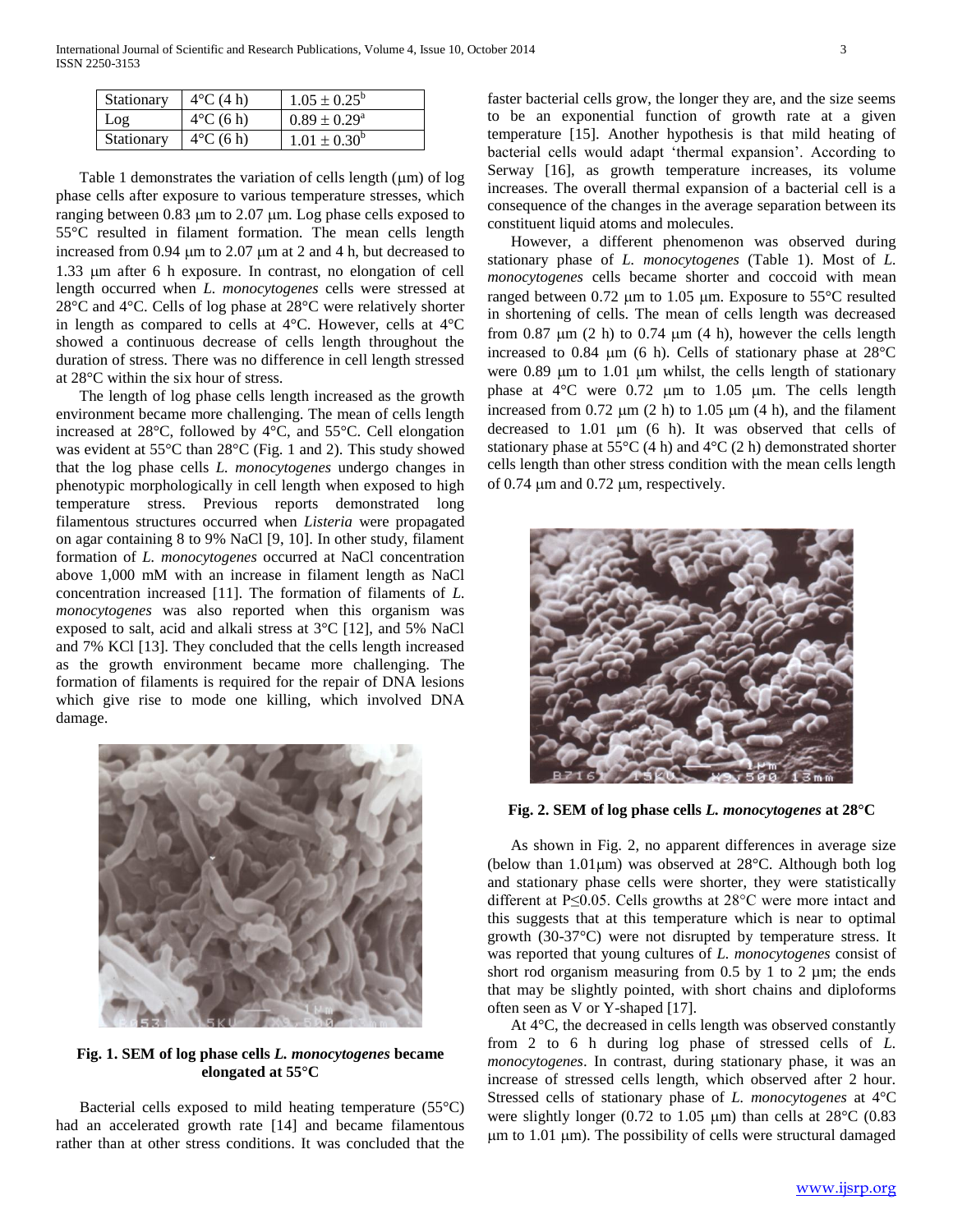due to temperature stress is described as "fussy phenomenon', which was reported earlier when *L. monocytogenes* was subjected to long-term chilling storage [18]. In addition, SEM showed the bacteria tend to clump together when cells at stationary phase was stressed at 4°C as shown in Fig. 3. The organism being presented in clumps is associated with the occurrence of shoulder present in survival curves [19].



**Fig. 3. SEM of stationary phase cells** *L. monocytogenes* **showing cell clumping at 4°C**

Based on the statistical analysis, the present study demonstrated that the changes in morphology of *L. monocytogenes* were dependent on the bacterial growth phase environment. It is suggested that alteration and changes of morphology of *L. monocytogenes* is a part of microbial cells adaptation for their continued survival and successful growth [20].

# *B. Motility of L. monocytogenes As Affected by Sublethal Stress of Temperatures*

Studies using motility agar was used to determine whether cells from temperature stresses could influence listerial motility when subjected to sublethal stress of temperatures. Motility character of *L. monocytogenes* was affected by growth phase of the pathogen (Table 2). It was observed that loss of motility was observed for cells at stationary phase compared to cells at log phase at the three stressed temperatures studied.

**Table 2: Motility results of** *L. monocytogenes* **subjected to sublethal stress of temperatures at log and stationary phases**

| <b>Bacterial</b> | Temperature            | Motility   |
|------------------|------------------------|------------|
| phase            | and hour of            |            |
|                  | stress                 |            |
| Log              | $55^{\circ}$ C $(2 h)$ | Motile     |
| Stationary       | $55^{\circ}$ C $(2 h)$ | Non-Motile |
| Log              | $55^{\circ}$ C (4 h)   | Motile     |
| Stationary       | $55^{\circ}$ C (4 h)   | Non-Motile |
| Log              | $55^{\circ}$ C $(6 h)$ | Motile     |
| Stationary       | $55^{\circ}$ C $(6h)$  | Non-Motile |
| Log              | $28^{\circ}$ C (2 h)   | Motile     |
| Stationary       | $28^{\circ}$ C (2 h)   | Non-Motile |

| Log        | $28^{\circ}$ C (4 h)  | Motile     |
|------------|-----------------------|------------|
| Stationary | $28^{\circ}$ C (4 h)  | Non-Motile |
| Log        | $28^{\circ}$ C (6 h)  | Motile     |
| Stationary | $28^{\circ}$ C (6 h)  | Non-Motile |
| Log        | $4^{\circ}$ C $(2 h)$ | Motile     |
| Stationary | $4^{\circ}$ C $(2 h)$ | Non-Motile |
| Log        | $4^{\circ}$ C (4 h)   | Motile     |
| Stationary | $4^{\circ}$ C (4 h)   | Non-Motile |
| Log        | $4^{\circ}$ C (6 h)   | Motile     |
| Stationary | $4^{\circ}$ C (6 h)   | Non-Motile |

Little is known concerning listerial motility character as affected by environmental stress. The present study demonstrated that cells during stationary phase lost their motility character, whereas listerial motility during log phase was not affected. Very little is known about the influence of temperature on motility of *L. monocytogenes*, however, a previous study reported that 30 (68.2%) of 44 strains tested showed swimming at 22°C and 4 (9.1%) of those were also motile at 12°C. Their finding showed that swimming motility was observed only at 22°C, so confirming the temperature-dependent flagellum production in *Listeria* spp [21].

The result is of this study clearly suggested that stress may affect some of phenotypic characteristic of organism as adaptation for survival. The finding of this study is very useful in preventing misidentification of *L. monocytogenes* in food systems, as most of food systems present in stress environment. This study provides a better understanding about filament and coccoid formation of *L. monocytogenes* in stress environment and its potential implication to food safety.

## IV. CONCLUSIONS

 *L. monocytogenes* cells are able to grow and survive throughout the sublethal temperature stress evaluated and undergo changes in morphology and motility in order to adapt to the new environment.

#### ACKNOWLEDGMENT

The authors thank UPM for short term grant to support this research. The first author would like to thank UMT for providing the scholarship.

#### **REFERENCES**

- [1] Archer, D.L. (1996). Trends Food Sci. Tech. 7(3), 91-97.
- [2] Cartwright, E.J., Jackson, K.A., Johnson, S.D., Graves, L.M., Silk, B.J., Mahon, B.E. (2013). Emerg. Infect. Dis. CME. 19(12), 1-9.
- [3] Mook, P., O'Brien, S.J., Gillespie, I.A. (2011). Emerg. Infect. Dis. 17, 38- 43.
- [4] Goulet, V., Hebert, M., Hedberg, C., Laurent, E., Vaillant, V., De Valk H. (2012). Clin. Infect. Dis. 54, 652-660.
- [5] Busta, F.F., Foegeding, P.M., Adams, D.M. (1981). in H.S. Levinson, A.L. Sonenshien, D.J. Tipper, eds., Sporulation and Germination. Amer. Soc. Microbiol., Washington, USA.
- [6] ICMSF. (1996). Microbiological specifications of food pathogens. Blackie Academic and Professional, London.